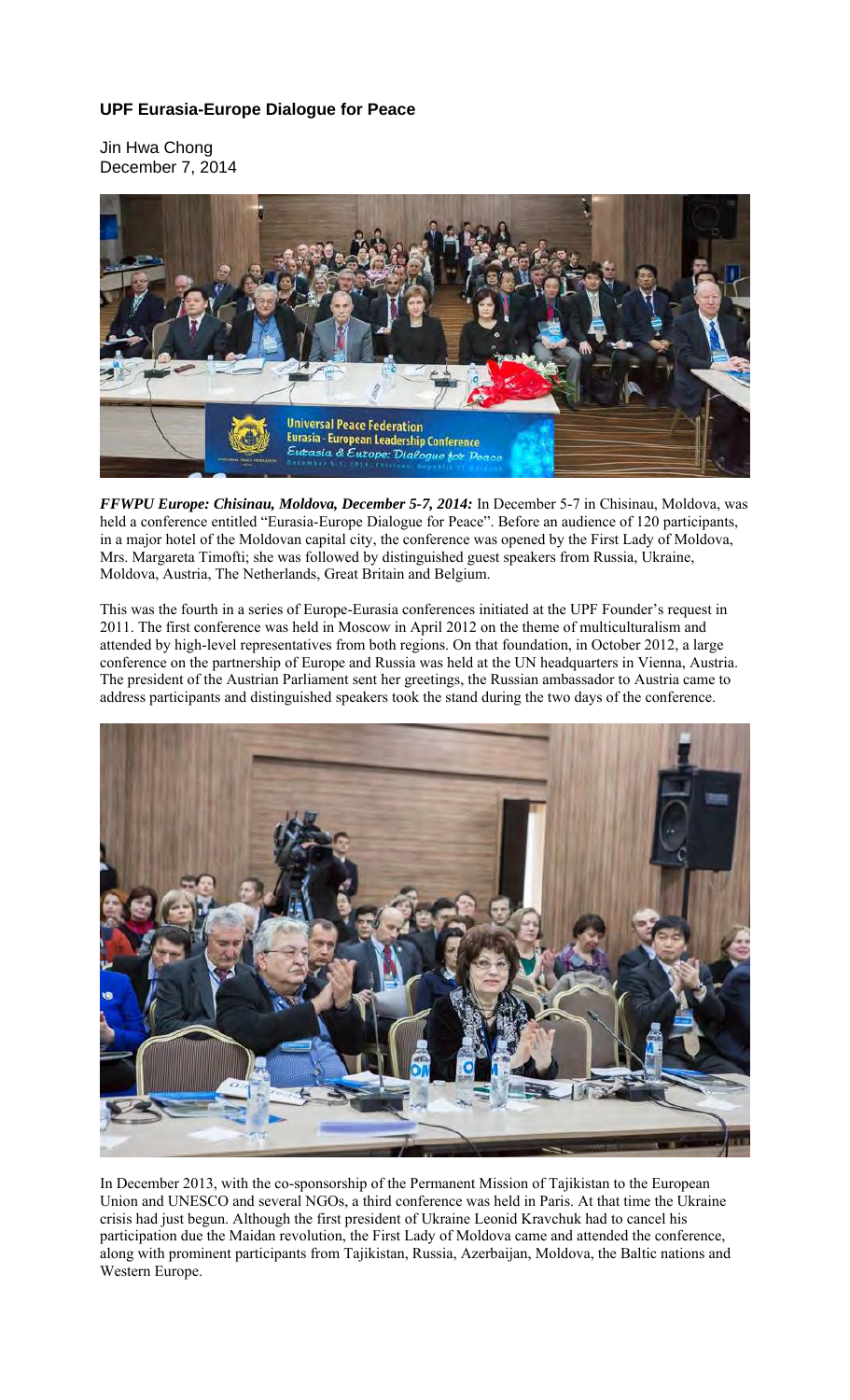The Ukraine crisis underlined the importance and relevance of the UPF series of Europe-Eurasia dialogue meetings. As the conflict over Ukraine territory worsened and got into a dangerous stagnation in the Donetsk region, the UPF-Eurasia HQ proposed that a 4th conference would be held in Moldova to address the crisis and discuss about a process of reconciliation.



Moldova, just like Ukraine, stands at the center of the power struggle between Russia and Europe. At the time of the Soviet Union breakdown, a part of Moldovan territory, Transnistria, broke away and stands until today under Russian influence. The political situation in Moldova has been tense ever since, with opposing pro-Russia and pro-Europe factions fighting for power. The recent parliamentary elections on November 30 confirmed the current pro- Europe majority, but by a slight margin.



In these circumstances, the 4th UPF conference on "Europe-Eurasia dialogue" was both a source of expectation and concern: would the conference be able to avoid an open confrontation between Russian, Ukrainian and Moldovan participants? UPF- Eurasia invited prominent Peace Ambassadors from these three nations; they came with a mindset of dialogue, and although everyone expressed frankly their positions, debates were handled serenely.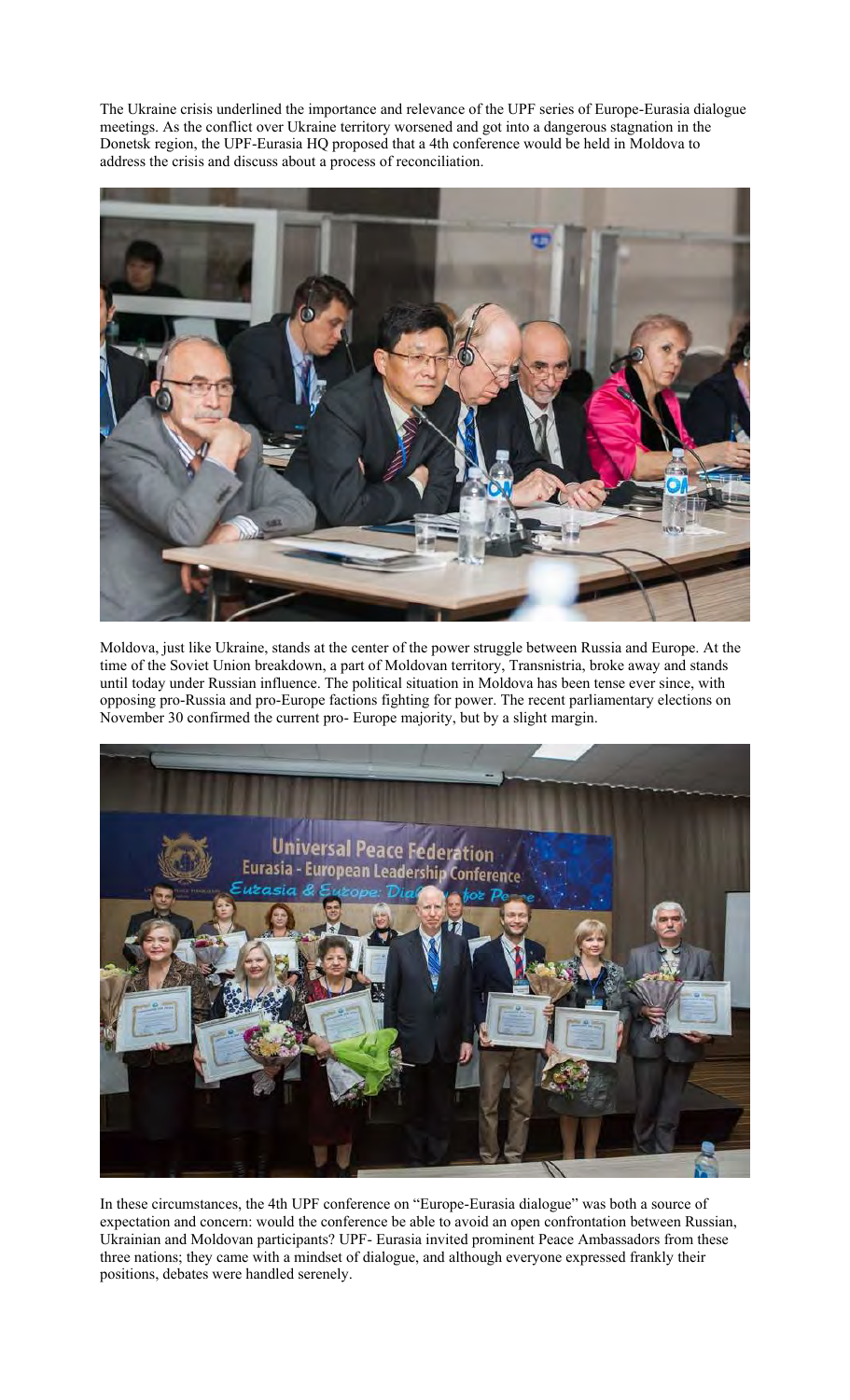The conference began informally on the 5th evening, with a gathering of early VIP guests and staff; they were greeted by the co-hosting Regional Leaders of Europe and Eurasia, Rev Paul An and Rev Jin Hwa Chong.



On the 6th morning, the first session was opened by the First Lady of Moldova, Mrs. Margareta Timofti, and by Rev Jin Hwa Chong. UPF international President, Dr. Thomas Walsh, moderated the session. Dr. Nicolae Osmochescu, from Moldova State University, a former government minister and ambassador, focused on the role of the UN in the current conflict. Mrs. Valentyna Yefremova, from the Ukraine Culture Foundation, spoke passionately about the territorial integrity of her country. Russia was represented by Dr. Aslambek Aslakhanov, the former head of the International affairs committee at the Russian Senate and an advisor to President Putin on the North Caucasus. He expressed the need for objectivity to find a solution to the conflict, regretting the extreme positions taken by the warring factions.

Europe was represented by Dr. Robert De Wijk, a prominent expert in geopolitics from the Netherlands, founder of The Hague Center for Strategic Studies, who spoke on the broader context of the Ukraine crisis, and by Dr. Leo Gabriel, the director of the Institute for Intercultural Research and Cooperation in Austria. Dr. Gabriel had had personal contacts with both sides of the conflict in

Ukraine and proposed that a peace dialogue between the two sides could be organized in Moldova, which caught everyone's attention. The First Lady of Moldova was carefully listening to the presentations and eventually stayed throughout the whole day of the conference.

Each of the four sessions featured speakers from Moldova, Ukraine, Russia and Europe. Other Europeans participants and presenters were: Mr. Azim Ostowar, a young human rights activist from the Netherlands who spoke about the plight of minorities in Europe; Mr. Jacques Marion, UPF-France president, who shared about the role of interreligious dialogue and the family in peacebuilding; Dr. Walter Baar, an Austrian demography expert who spoke on the evolution of family patterns in Europe; Ambassador Robert Vandemeulebroucke, a distinguished retired ambassador from the Belgium Foreign Ministry, who gave concluding remarks on successful examples of intercultural cooperation throughout the world; and Humphrey Hawksley, a well-known BBC World Affairs Correspondent, who summed up the discussions with an attention- catching evaluation of the Ukraine conflict.

Other Russian presenters were: Dr. Vladimir Petrovsky, a political scientist from the Russian Council on International Affairs, who brilliantly shared his vision about the future of the Eurasian Union in formation; Dr. Sergey Kuchinsky, a Council member of the Assembly of the Peoples of Russia, who spoke on the process of intercultural dialogue in Russia; and Mr. Sergey Suprunyuk, the head of the Supermarathon for Peace association, who reported on their sports for peace activities – notably their St Petersburg-Kaliningrad Peace Marathon that crossed the three Baltic nations in the summer 2014 -, stimulating a request to organize such programs in conflict ridden Ukraine.

Ukrainian presenters also included Dr. Victor Soldatenko, from the Ukraine Academy of Sciences, who